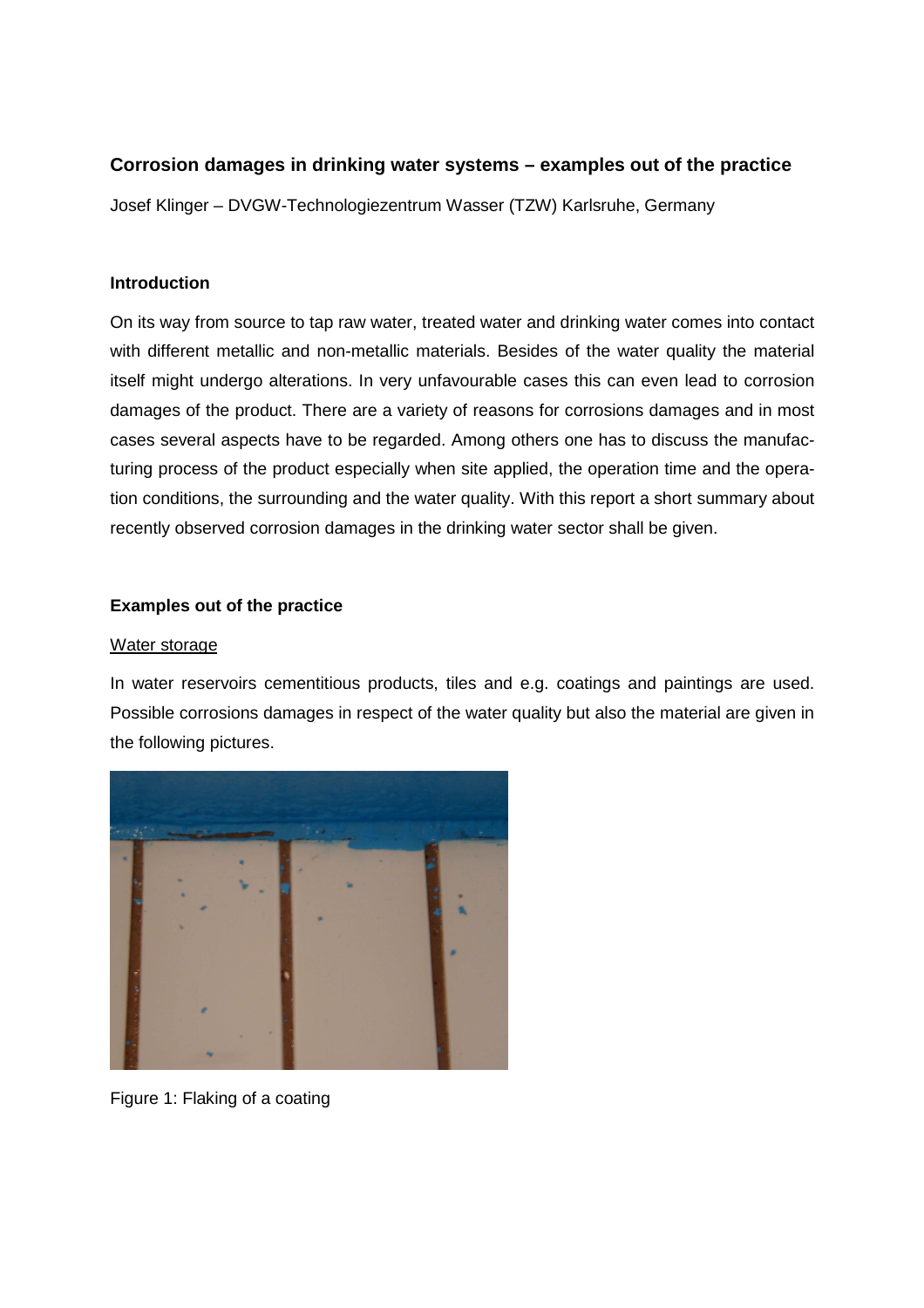

Figure 2: Fungus on a mortar surface



Figure 3: Weld seam of PE plates

## Drinking water network

In the drinking water network old cast iron pipes are still in use. Corrosion damages of distribution network pipes can lead to succeeding damages especially in areas with a high building density. In such cases one reason for corrosion damages is the graphite corrosion (spongiosis) which can be characterised with figure 1 and 2.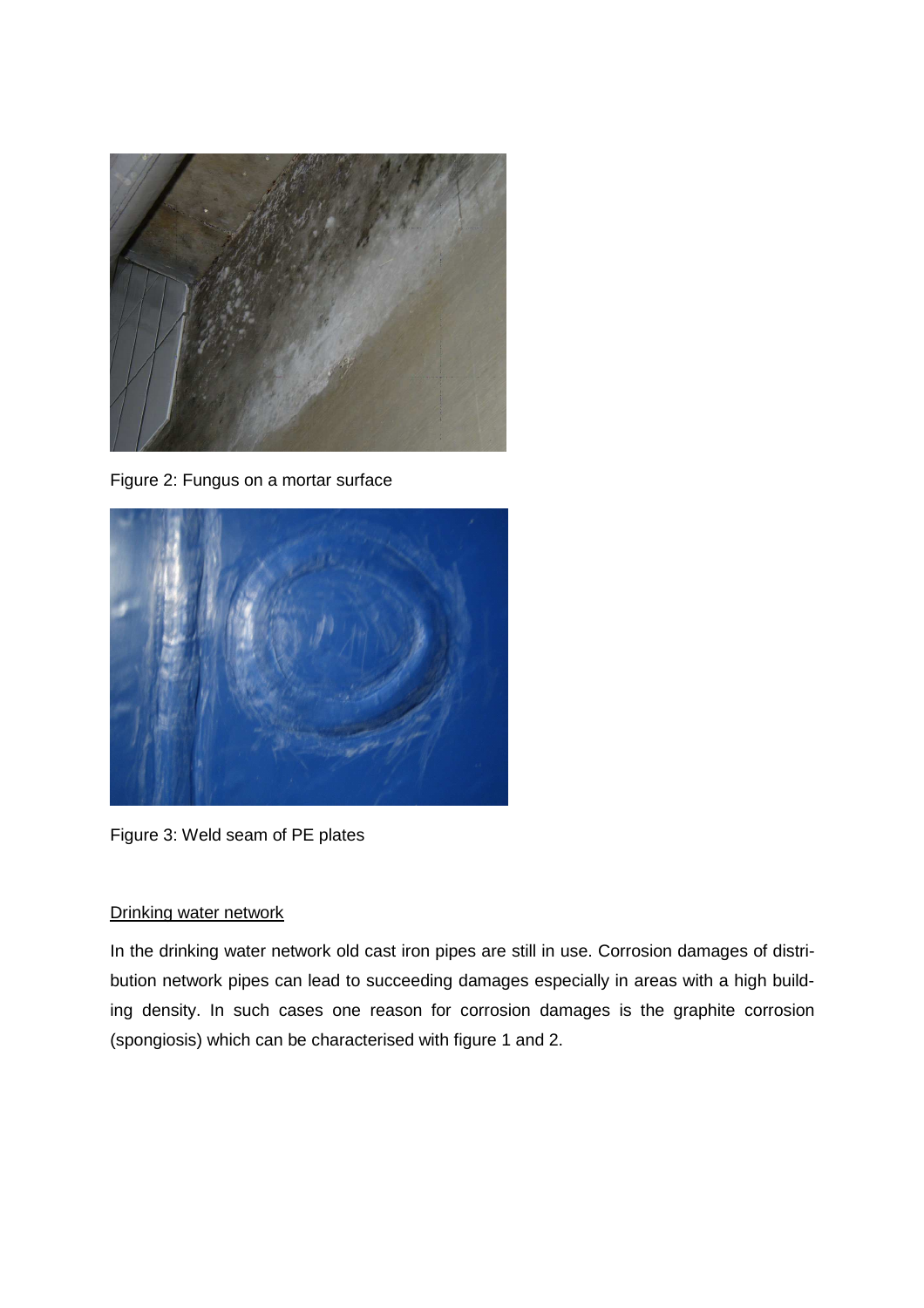

Figure 4: Corrosion damage of an old cast iron pipe



Figure 5: Graphite corrosion (spongiosis)

Moreover, in many regions asbestos cement pipes are still in use. Whereas, the oral intake of asbestos fibres can not be regarded as health risk one has to be careful at repair works especially at cutting actions. Corrosion damages can be caused by the water quality or by mechanical loads. In such cases the fracture appearance is as given in figure 6.